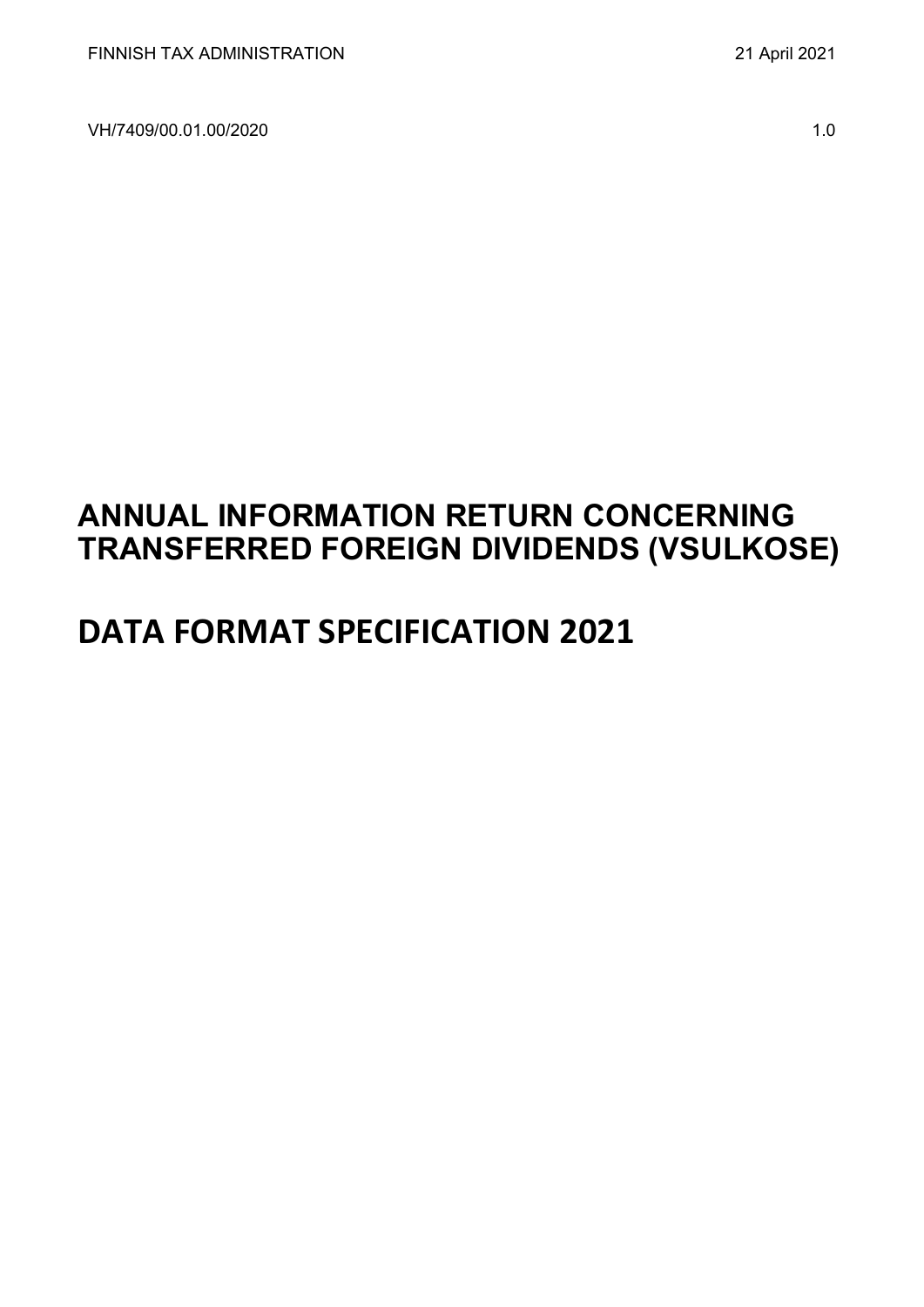# **TABLE OF CONTENTS**

| $\mathbf{1}$    |                           | <b>INTRODUCTION</b>                                               | $\mathbf{2}$     |  |  |  |  |
|-----------------|---------------------------|-------------------------------------------------------------------|------------------|--|--|--|--|
| $\mathbf{2}$    |                           | <b>DESCRIPTION OF THE INFORMATION FLOW AND SUBMITTAL OF FILES</b> | 3                |  |  |  |  |
| 3               |                           | <b>MAKING CORRECTIONS</b>                                         | 3                |  |  |  |  |
| 4               |                           | <b>PERIOD OF VALIDITY</b>                                         | 4                |  |  |  |  |
| 5               |                           | <b>CHANGES ON THE PREVIOUS YEAR</b>                               | 4                |  |  |  |  |
| 6               |                           | <b>DATA FORMAT SPECIFICATION</b>                                  | $\boldsymbol{4}$ |  |  |  |  |
| $\overline{7}$  |                           | <b>AUTOMATED CHECK PROCESSES</b>                                  | 6                |  |  |  |  |
| 8               |                           | <b>MESSAGES</b>                                                   | 6                |  |  |  |  |
| 9               |                           | <b>INSTRUCTIONS AND EXAMPLES</b>                                  | 6                |  |  |  |  |
|                 | 9.1                       |                                                                   |                  |  |  |  |  |
|                 | 9.2                       |                                                                   |                  |  |  |  |  |
|                 | 9.3                       |                                                                   |                  |  |  |  |  |
|                 | 9.4                       |                                                                   |                  |  |  |  |  |
|                 | 9.5                       |                                                                   |                  |  |  |  |  |
|                 | 9.6                       |                                                                   |                  |  |  |  |  |
|                 | 9.7                       |                                                                   |                  |  |  |  |  |
| 10 <sup>1</sup> | <b>COUNTRY CODES</b><br>8 |                                                                   |                  |  |  |  |  |

# **Change history**

| <b>Date</b> | <b>Version</b> | <b>Description</b>                                                         |
|-------------|----------------|----------------------------------------------------------------------------|
| 26.1.2021   | 1.0            | First release concerning the 2021 taxable year.                            |
| 20.4.2021   |                | New text under 9.3 The shares' total mathematical value or market<br>value |

## <span id="page-1-0"></span>**1 INTRODUCTION**

This guidance explains the structure of the required inbound file and the check procedures that follow. For more information, see [General description for](https://www.vero.fi/globalassets/tietoa-verohallinnosta/ohjelmistokehittajille/s%C3%A4hk%C3%B6isen-ilmoittamisen-yleiskuvaus2.pdf)  [electronic filing of information returns \(pdf\)](https://www.vero.fi/globalassets/tietoa-verohallinnosta/ohjelmistokehittajille/s%C3%A4hk%C3%B6isen-ilmoittamisen-yleiskuvaus2.pdf) (*tax.fi > About us > IT developers > Data format specifications > General description for electronic filing of information returns*).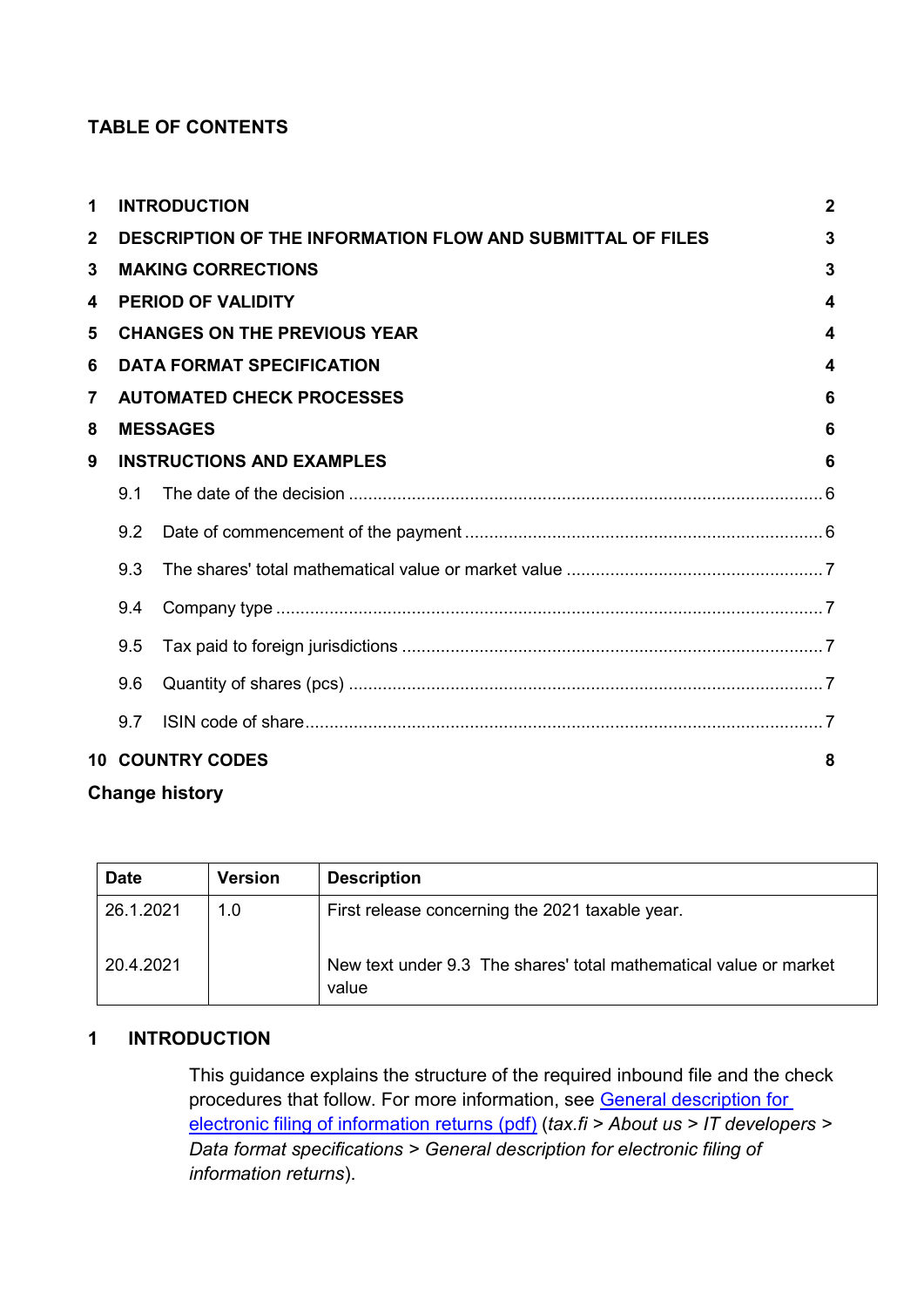If the company made the decision to distribute dividends in a currency that is not the euro, you must convert the amounts and report their euro equivalents using the current exchange rate valid on the date of conversion.

# <span id="page-2-0"></span>**2 DESCRIPTION OF THE INFORMATION FLOW AND SUBMITTAL OF FILES**

To check the method of identification required by this information flow, the required role and the place in the flow where authorisations are checked, go to [Methods of sign-in, roles and rights to represent organisations](https://www.ilmoitin.fi/webtamo/sivut/IlmoituslajiRoolit?kieli=en&tv=VSULKOSE) *[\(Ilmoitin.fi >](https://www.ilmoitin.fi/webtamo/sivut/IlmoituslajiRoolit?kieli=en)  [Instructions and templates > Methods of sign-in, roles\)](https://www.ilmoitin.fi/webtamo/sivut/IlmoituslajiRoolit?kieli=en).*

This is an information return for reporting dividend payments from foreign companies, paid to both natural and legal persons resident in Finland. The following statutes define the legal basis of the information-reporting requirement: § 15 of the Act on Assessment Procedure (Laki verotusmenettelystä; Lagen om beskattningsförfarande 1558/1995), and the official decision of the Tax Administration on common obligations to submit information.

The information-reporting requirement concerns

- dividends based on shares of foreign corporations and FDR certificates, i.e. share certificates recorded in the Finnish book-entry system and
- dividends on any other foreign shares.

If you have made payments to nonresidents (instead of payments to Finnish tax residents) so that the source of the payments was Finland, use the Itemization of payments to nonresidents/persons with limited tax liability (VSROSRI) to report them.

To compute the tax payable in Finland, any foreign tax for the same dividend can be subtracted to the extent that the relevant tax convention prescribes.

If you have made payments to Individual Retirement Account holders (as provided by the legislation on long-term savings / Laki sidotusta pitkäaikaissäästämisestä 1183/2009) you do not have to report them.

The checking of the year concerned by this information return is based on the value entered in Date of commencement of the payment (159–166/287) VVVV, which is found in position 162–166.

# <span id="page-2-1"></span>**3 MAKING CORRECTIONS**

For year-specific instructions for making corrections, go to [Annual information](https://www.vero.fi/en/About-us/it_developer/data-format-specifications/annual_information_returns__instruction/)  [returns](https://www.vero.fi/en/About-us/it_developer/data-format-specifications/annual_information_returns__instruction/) (*tax.fi > About us > IT developers > Data format specifications > Making corrections to electronically filed submittals of information returns*).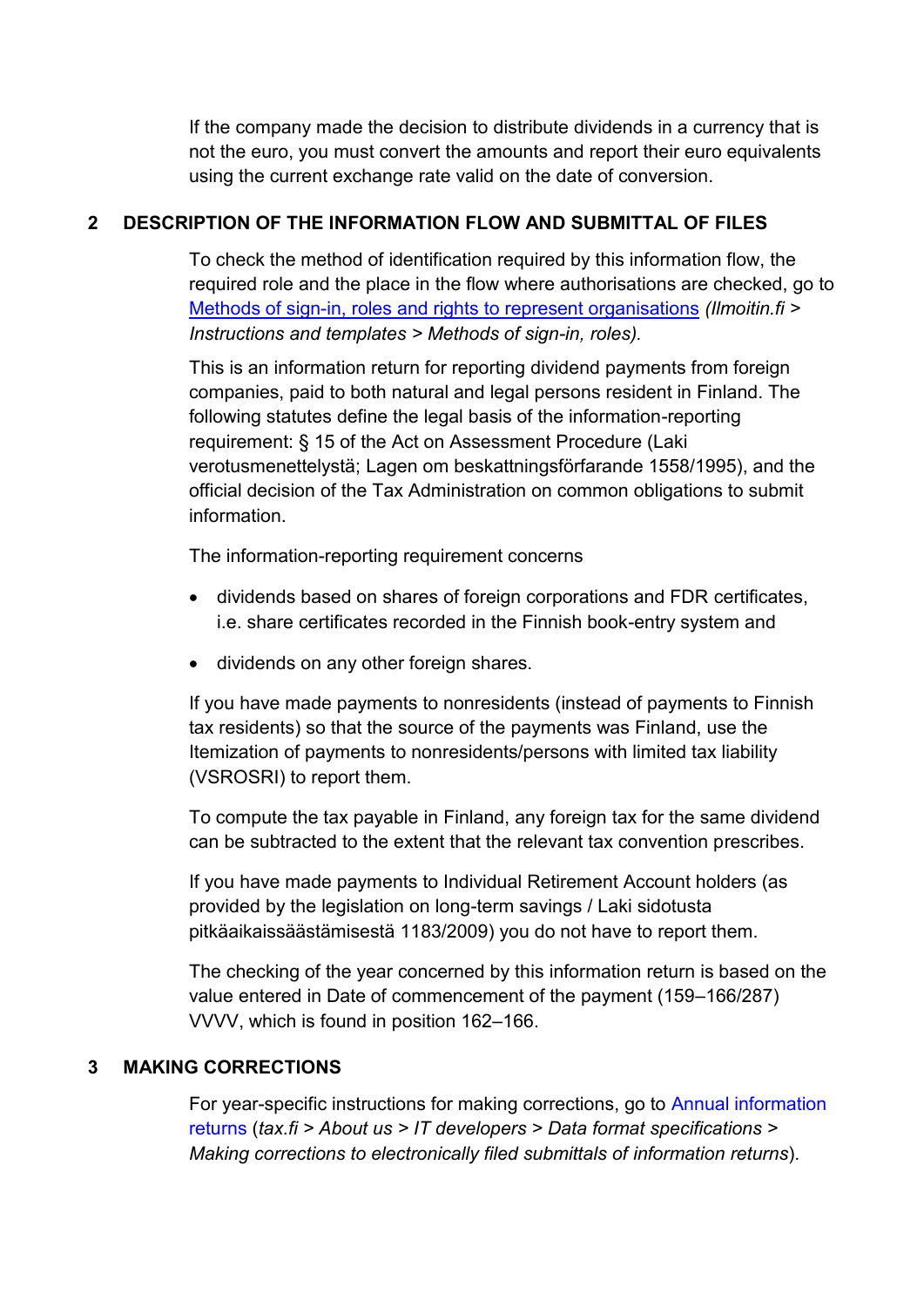## <span id="page-3-0"></span>**4 PERIOD OF VALIDITY**

The file formatting and checks according to this specification come into force on 26 January 2021 and continue to be in force until a new version of the specification is released.

For information about deadlines for filing, see the year-specific schedule on [IT developers](https://www.vero.fi/tietoa-verohallinnosta/kehittaja/) (*vero.fi > Verohallinto > Ohjelmistokehittäjät > Aikataulu 2021*). The schedule is available in Finnish and Swedish.

## <span id="page-3-1"></span>**5 CHANGES ON THE PREVIOUS YEAR**

| Version   ID |             | Data element                                                                         | <b>Description</b>                             |
|--------------|-------------|--------------------------------------------------------------------------------------|------------------------------------------------|
| 1.0          | 297-331/048 | Software application that produced the<br>file                                       | Data element has been changed to<br>mandatory. |
|              | 293         | The shares' total mathematical value or   Added as new data element.<br>market value |                                                |

## <span id="page-3-2"></span>**6 DATA FORMAT SPECIFICATION**

| <b>Positio</b><br>$\mathsf{n}$ | $ $ ID | PVV            | T  | L/T      | <b>Description</b>                                     | Format                          | <b>Values</b>   |
|--------------------------------|--------|----------------|----|----------|--------------------------------------------------------|---------------------------------|-----------------|
| $1 - 8$                        | 000    | P              | T  |          | <b>Identifier</b>                                      | AN <sub>8</sub>                 | <b>VSULKOSE</b> |
| 9                              | 082    | $\overline{V}$ |    |          | <b>Deletion</b>                                        | A <sub>1</sub>                  | D               |
| 10                             |        |                |    |          | Reserve space                                          |                                 |                 |
| $11 - 21$                      | 083    | P              | T  | $\star$  | Beneficiary's personal identity code or<br>business id | <b>YTUNNUS  </b><br><b>HETU</b> |                 |
| 22-34                          | 281    | P              |    |          | Gross dividend                                         | R <sub>10</sub> ,2              |                 |
| 35-43                          | 280    | $\vee$         |    |          | Expenses relating to the distribution of<br>dividends  | R <sub>6</sub> ,2               |                 |
| 44-47                          |        |                |    |          | Reserve space                                          |                                 |                 |
| 48-57                          | 282    | $\vee$         |    |          | Tax withheld at source                                 | R7,2                            |                 |
| 58-69                          |        |                |    |          | Reserve space                                          |                                 |                 |
| 70-104                         | 085    | V/P            | ET | $^\star$ | Beneficiary's name                                     | <b>AN35</b>                     |                 |
| 105-139                        |        |                |    |          | Reserve space                                          |                                 |                 |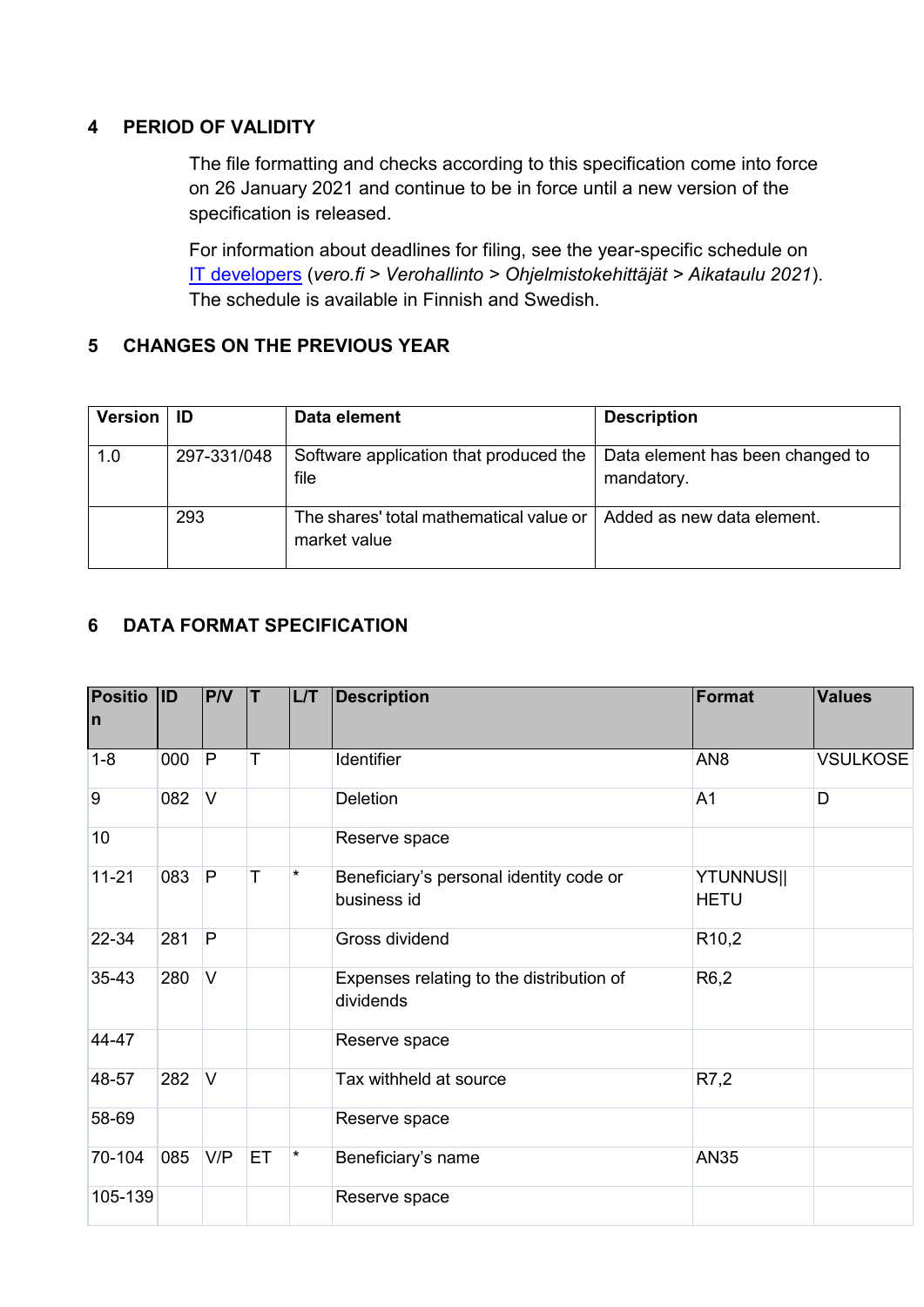| <b>Positio</b><br>$\mathsf{n}$ | <b>ID</b> | PVV | T | L/T     | <b>Description</b>                                               | <b>Format</b>               | <b>Values</b> |
|--------------------------------|-----------|-----|---|---------|------------------------------------------------------------------|-----------------------------|---------------|
| 140-150 010                    |           | P   | T | $\star$ | Account operator's business id                                   | <b>YTUNNUS2</b>             |               |
| 151-158 286                    |           | P   | Τ |         | The date of the decision to distribute dividends PPKKVVVV        |                             |               |
|                                |           |     |   |         | See 9.1 The date of the decision                                 |                             |               |
| 159-166 287                    |           | P   | Т |         | Date of commencement of the payment                              | <b>PPKKVVVV</b>             | 2020          |
|                                |           |     |   |         | See 9.2 Date of commencement of the<br>payment                   |                             |               |
| 167-175 293                    |           | V   |   |         | The shares' total mathematical value or market R6,2<br>value     |                             |               |
| 176-245 051                    |           | P   | Т |         | Name of the dividend -distributing company                       | <b>AN70</b>                 |               |
| 246-247 034                    |           | P   | Τ | *       | Country code of the dividend -distributing<br>company            | <b>MAA</b><br><b>TUNNUS</b> |               |
|                                |           |     |   |         | See 9.7 ISIN code of share                                       |                             |               |
|                                |           |     |   |         | The ISIN code of shares is                                       |                             |               |
|                                |           |     |   |         | only reported if the account<br>operator files the data on       |                             |               |
|                                |           |     |   |         | behalf of the payor. If the                                      |                             |               |
|                                |           |     |   |         | same account operator pays<br>dividends from several book-       |                             |               |
|                                |           |     |   |         | entry accounts to the same                                       |                             |               |
|                                |           |     |   |         | recipient, and the dividends<br>are paid on the basis of         |                             |               |
|                                |           |     |   |         | shares with the same ISIN                                        |                             |               |
|                                |           |     |   |         | code, you only need to file one<br>annual information return for |                             |               |
|                                |           |     |   |         | the dividends.                                                   |                             |               |
|                                |           |     |   |         | Country codes                                                    |                             |               |
| 248                            | 291       | P   |   |         | Type of the dividend-distributing company at<br>decision date    | N <sub>1</sub>              | 1,2           |
|                                |           |     |   |         | 1= Stock-exchange listed company                                 |                             |               |
|                                |           |     |   |         | (§ 33a.2, Income Tax Act.)                                       |                             |               |
|                                |           |     |   |         | 2= Other type of company                                         |                             |               |
|                                |           |     |   |         | See 9.3 The shares' total mathematical value or<br>market value  |                             |               |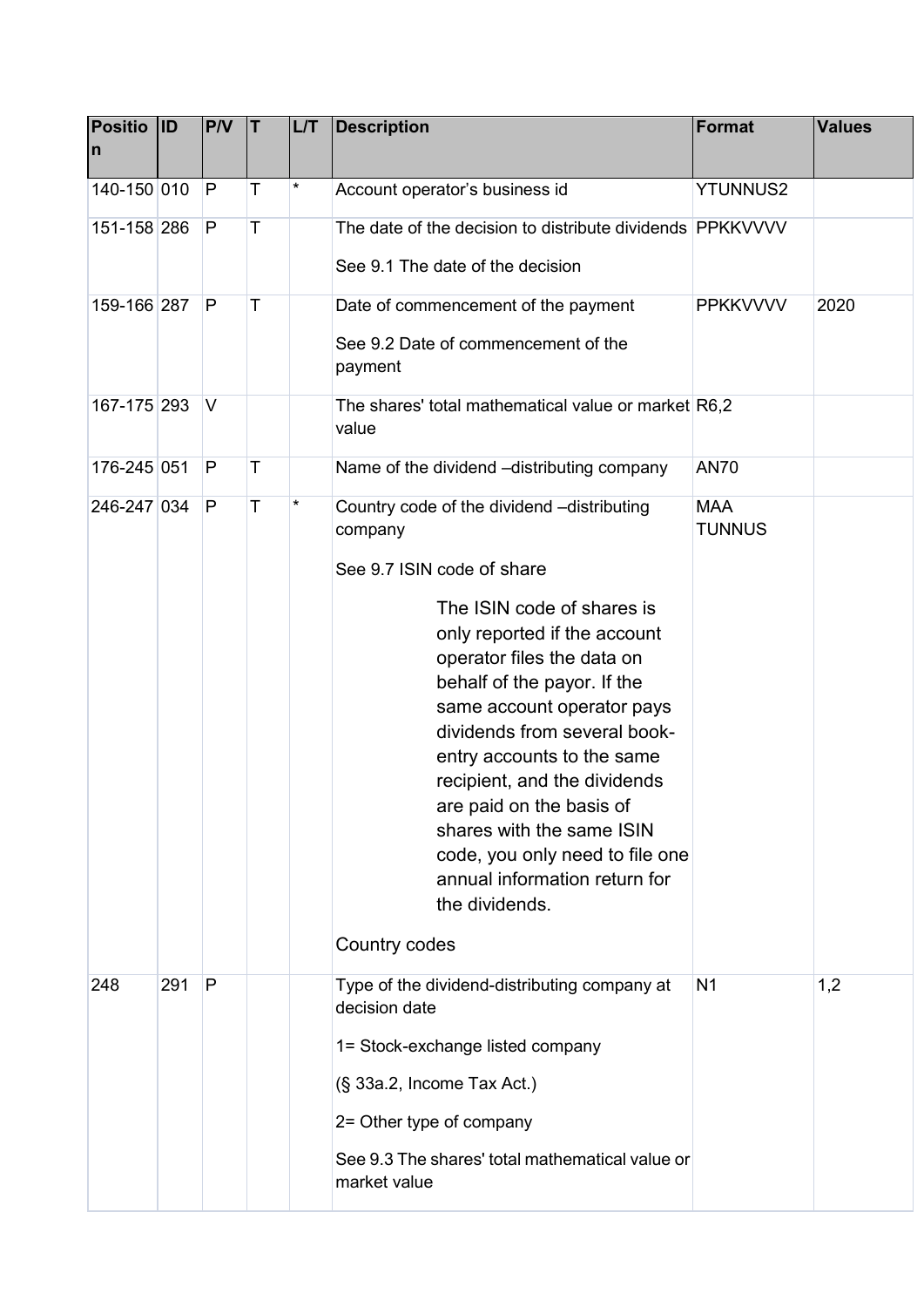| <b>Positio</b> | <b>ID</b> | P/V    | İΤ | L/T     | <b>Description</b>                                                                                                                                                                                                                                                                        | <b>Format</b>                    | <b>Values</b> |
|----------------|-----------|--------|----|---------|-------------------------------------------------------------------------------------------------------------------------------------------------------------------------------------------------------------------------------------------------------------------------------------------|----------------------------------|---------------|
| $\mathsf{n}$   |           |        |    |         |                                                                                                                                                                                                                                                                                           |                                  |               |
|                |           |        |    |         | Indicate the total value of the<br>dividend beneficiary's holding<br>of corporate stocks, either by<br>their mathematical value or by<br>market value. This value can<br>be populated if the Type of the<br>dividend-distributing company<br>at decision date is "Other".<br>Company type |                                  |               |
| 249-265 292    |           | P      |    | $\star$ | Quantity of shares (pcs)<br>See 9.6 Quantity of shares (pcs)                                                                                                                                                                                                                              | $+D10,6$                         |               |
| 266-277 097    |           | $\vee$ | ET |         | ISIN code of share                                                                                                                                                                                                                                                                        | <b>ISINKOODI</b>                 |               |
| 265-282        |           |        |    |         | Reserve space                                                                                                                                                                                                                                                                             |                                  |               |
| 283-296 198    |           | P      |    |         | Software-generated timestamp                                                                                                                                                                                                                                                              | <b>PPKKVVVV</b><br><b>HHMMSS</b> |               |
| 297-331 048    |           | P      |    |         | Software application that produced the file                                                                                                                                                                                                                                               | <b>AN35</b>                      |               |
| 332-343 014    |           | P      | T  |         | Name of the software that produced the file                                                                                                                                                                                                                                               | Y-<br>TUNNUS AN2                 |               |
| 344-378 041    |           | $\vee$ |    |         | Name of the contact person                                                                                                                                                                                                                                                                | <b>AN35</b>                      |               |
| 379-413 042    |           | $\vee$ |    |         | Telephone number of the contact person                                                                                                                                                                                                                                                    | PUHELIN2                         |               |
|                | 999       | P      |    |         | <b>Final identifier</b>                                                                                                                                                                                                                                                                   | $+N8$                            |               |

# <span id="page-5-0"></span>**7 AUTOMATED CHECK PROCESSES**

| New/<br>Chan<br>ged | ID  | <b>Description of rule</b>                                                                                                                                   |
|---------------------|-----|--------------------------------------------------------------------------------------------------------------------------------------------------------------|
|                     | 034 | The Country Code of the distributing company must refer to another country,<br>not to Finland.<br>#146; Distributing company cannot have FI as country code. |
|                     | 292 | The entry in Quantity of shares (292) must be a non-zero value.<br>#1284; The Quantity of shares (292) cannot be zero.                                       |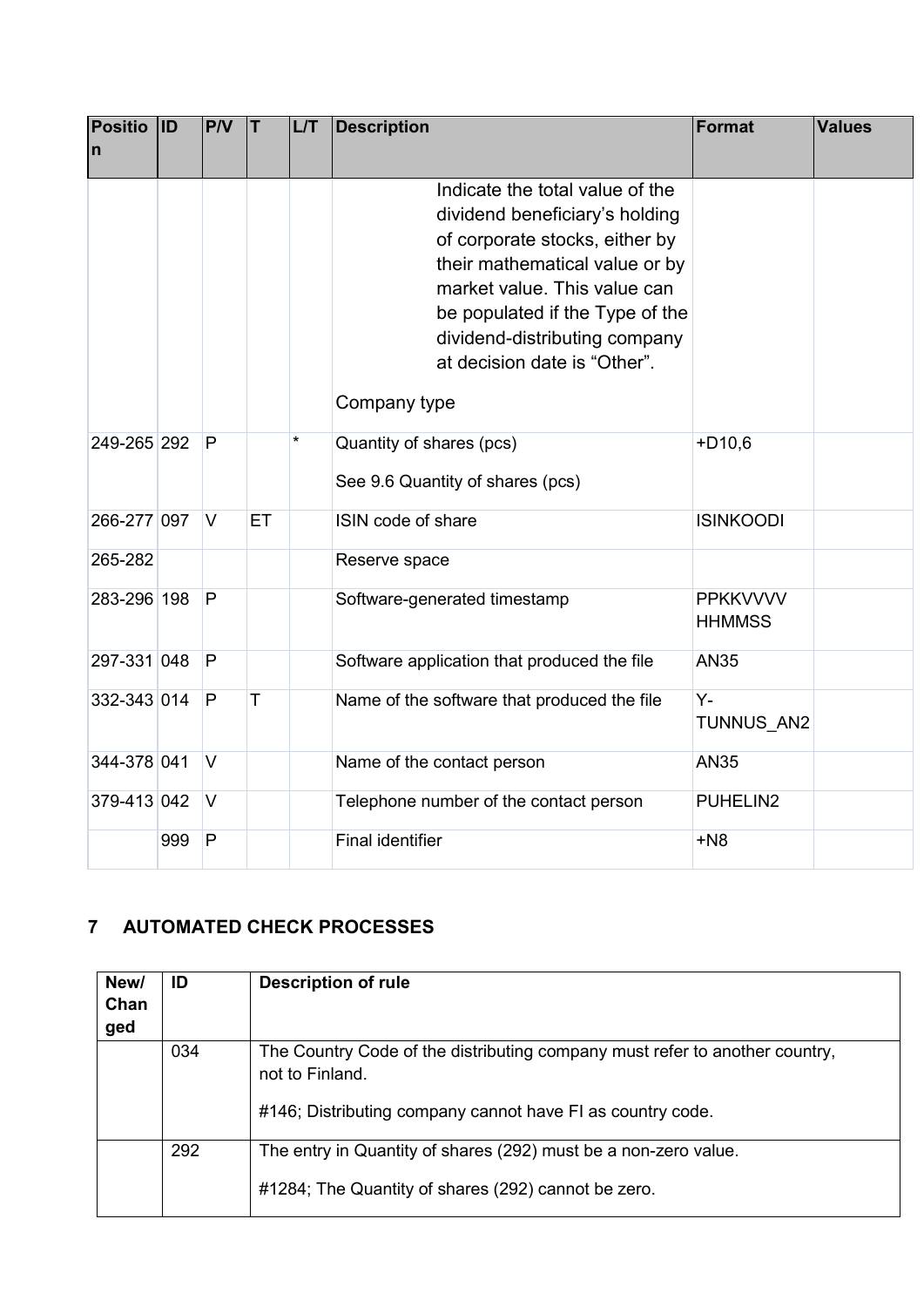| New/ | ID  | <b>Description of rule</b>                                                          |
|------|-----|-------------------------------------------------------------------------------------|
| Chan |     |                                                                                     |
| ged  |     |                                                                                     |
|      | 083 | #1331; If a dummy code is used for the Dividend Beneficiary's personal identity     |
|      | 085 | code or Business ID (083), you must give the Beneficiary's name (085).              |
|      | 286 | #1472; The date of the dividend distribution decision (286) must be earlier than or |
|      | 287 | equal to the Payable date (287)                                                     |

## <span id="page-6-0"></span>**8 MESSAGES**

| New/<br>Chan<br>ged | ID         | Description of the message                                                       |
|---------------------|------------|----------------------------------------------------------------------------------|
|                     | 280<br>281 | The maximum level of Expenses (280) is ten per cent of the gross dividends (281) |
|                     |            | #1332; Are you certain that the expenses are this big?                           |

### <span id="page-6-1"></span>**9 INSTRUCTIONS AND EXAMPLES**

### <span id="page-6-2"></span>**9.1 The date of the decision**

Enter the date when the company has made the decision to distribute the dividends. If you do not know this date, enter an approximate date that you consider probable and likely.

### <span id="page-6-3"></span>**9.2 Date of commencement of the payment**

If the company has set a later date for the actual payment of the dividends when making the decision to distribute them, enter the first date when they are payable and can be drawn. This date must fall on the calendar year of reporting.

## <span id="page-6-4"></span>**9.3 The shares' total mathematical value or market value**

Indicate the total value of the dividend beneficiary's holding of corporate stocks, either by their mathematical value or by market value. This value can be populated if the Type of the dividend-distributing company at decision date is "Other".

### <span id="page-6-5"></span>**9.4 Company type**

Your filing must indicate whether the company is a stock-exchange listed corporation.